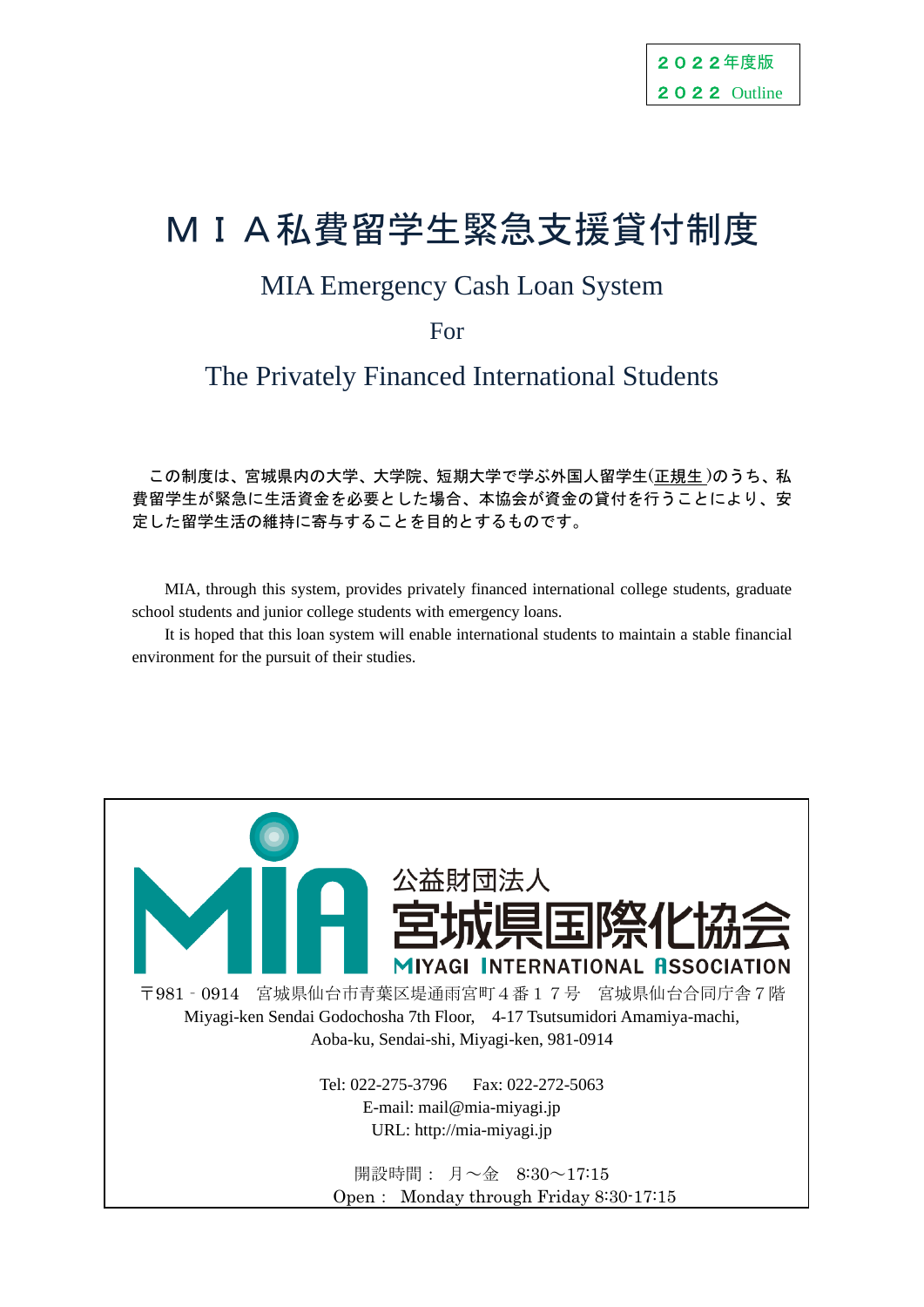#### 貸付対象者

 出入国管理及び難民認定法に規定する「留学」の在留資格をもち、申請する時点で、 宮城県内の大学、大学院、短期大学に在籍する私費留学生。(研究生、特別聴講学生、 特別研究学生は除く)

#### 貸付対象経費

生活費、住居費、医療費、一時帰国旅費、その他災害等により 緊急に必要な経費

#### 貸付限度額

200,000円以内

#### 貸付利子

貸付金は無利子です。

#### 年間貸付予算

3,000,000円

#### 申請方法

・「MIA私費留学生緊急支援貸付制度申込書」

・「MIA私費留学生緊急支援貸付金返済誓約書」

に記入し、所定事項の証明を受けて「学生証」「在留カード」と共に当協会へ持参してく ださい。

#### 貸付の決定

貸付は面接審査の上、予算の範囲内で決定します。決定の場合、貸付金を交付します。 なお、再貸付は、完済後6か月を過ぎなければできません。また、再貸付は1回まで とします。

#### 返済方法

返済額は月額20,000円以上でいつでも繰り上げ返済ができます。 返済期間は、借りた次の月から6ヶ月間を猶予し、その後10ヶ月以内です。特別の 事情で返済方法を変更したい場合は申し出てください。

#### 連帯保証人

貸付を受けようとする留学生は、宮城県内在住の連帯保証人を1名立てなければなり ません。連帯保証人は、満25歳以上で定職についている方(日本人のみ。大学の正職員 の場合は国籍不問)で、電話連絡の取れない方、同居人は認められません。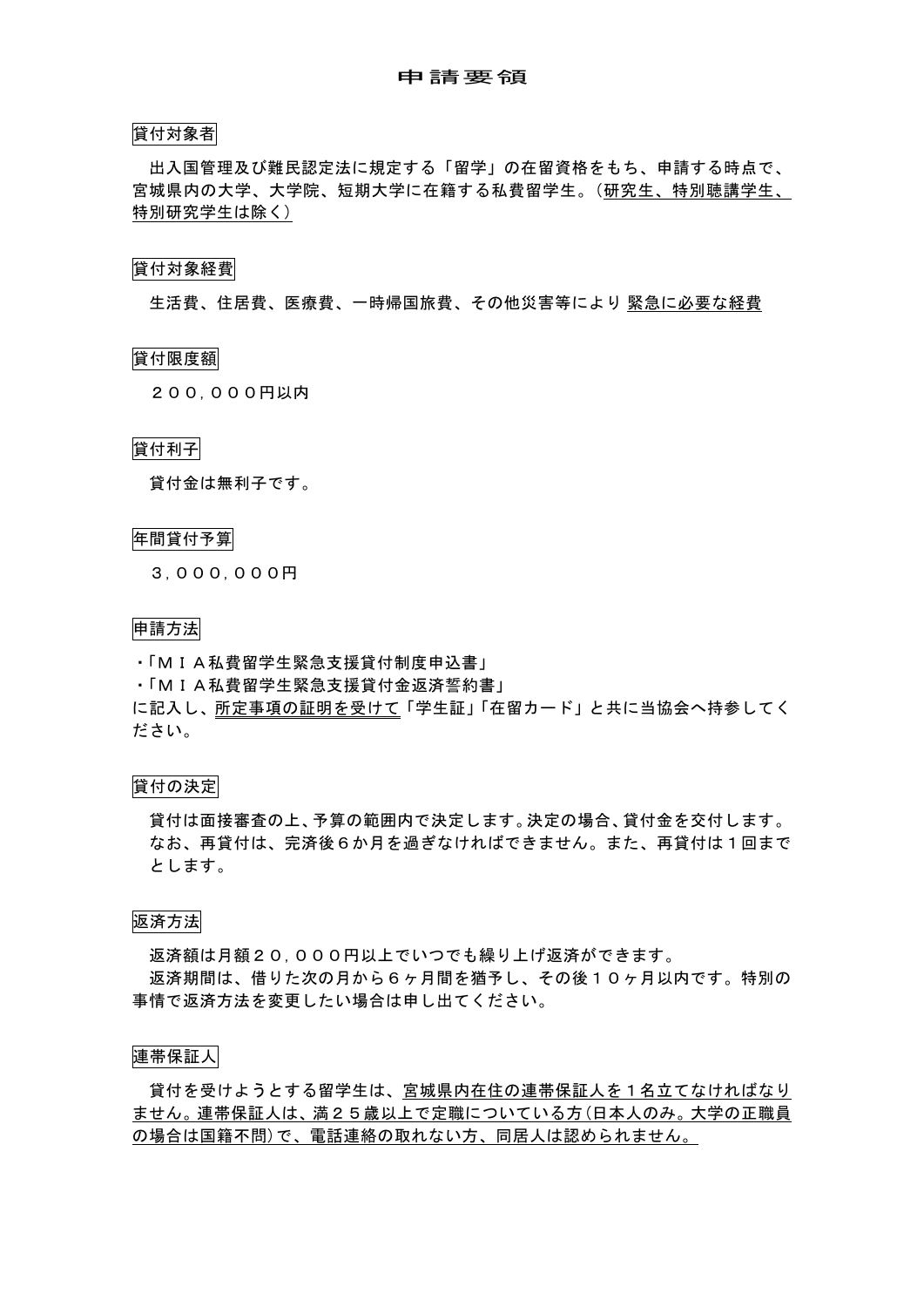## **Conditions**

## **Eligibility**

A privately financed international student whose status of residence conforms to "College student" as stipulated in the Immigration Control Act, and who is a student studying at a university (including graduate school), a junior college in Miyagi Prefecture.(except Research students, Special Auditing students and Special Research students )

## Expenses that qualify for a loan

Living expenses, housing, medical treatment, disaster relief, or expenses for an emergency trip home.

## Limitation of loan

Up to 200,000 yen

## Interest

The loan is provided free of interest.

## Annual budget

3,000,000 yen

## Application

Fill in the following documents and bring them to MIA.

- ・Privately Financed International Student Emergency Cash Loan Application
- ・Written Agreement of Payment for Privately Financed International Student
	- Emergency Cash Loan

\*Both forms must be certified by one's guarantor.

\*「Resident card」and「Student Card」are needed when you apply.

## Approval of loan

A decision will be made regarding the loan application following an interview. If approved, the loan will be paid. Students must wait 6 months after completely repaying their loan in order to apply another. Loans will only be issued a maximum of 2 times.

## Repayment

Privately financed international students are asked to repay a minimum of 20,000 yen a month (which, if paid in regular installments, will be fully paid out in ten months). Repayment is to begin six months after the loan is issued (with the six-month period beginning on the first of the month after you receive the loan).

## **Guarantor**

Students who apply for this loan must have the backing of guarantor who lives in Miyagi prefecture. The guarantor must be at least 25 years of age and a Japanese national (except in cases where the guarantor is a regular staff of a University, in which case their nationality does not matter.) We cannot recognize as guarantors persons whom we cannot contact by phone as, nor can we recognize those that live with them.